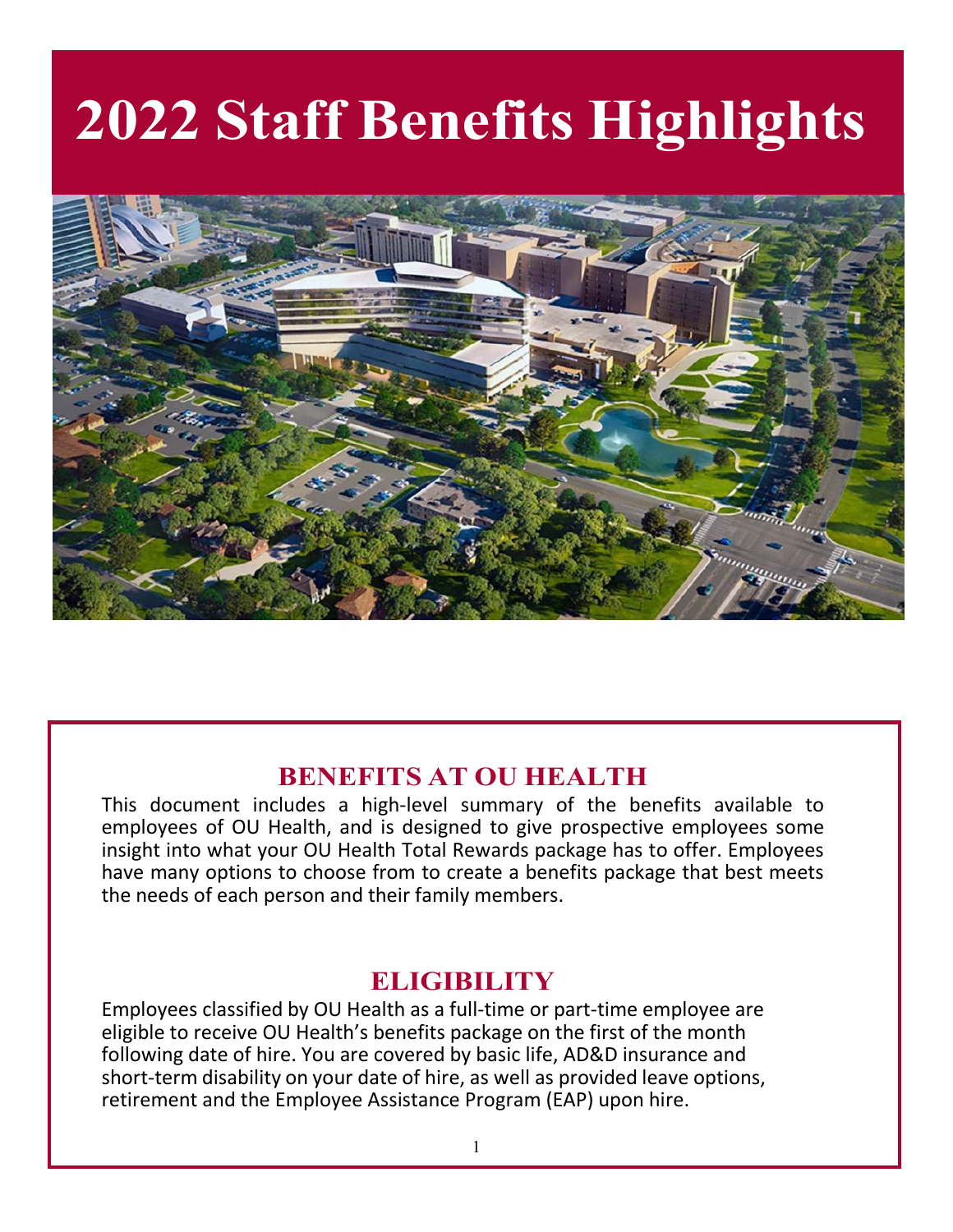# **MEDICAL AND PRESCRIPTION PLANS**

*BlueCross BlueShield of Oklahoma & PRIME Therapeutics*

| 2022 Plan Comparison                                                      | PPO <sub>1</sub>                                            | PPO <sub>2</sub>                                            | HSA <sub>1</sub>                                                              | HSA <sub>2</sub>                                                              |
|---------------------------------------------------------------------------|-------------------------------------------------------------|-------------------------------------------------------------|-------------------------------------------------------------------------------|-------------------------------------------------------------------------------|
| <b>Annual Plan Deductible</b>                                             | \$500 individual                                            | \$1,000 individual                                          | \$1,500 individual                                                            | \$2,500 individual                                                            |
|                                                                           | \$1,000 family                                              | \$2,000 family                                              | \$3,000 family                                                                | \$5,000 family                                                                |
| Out-of-Pocket                                                             | \$5,150 individual                                          | \$6,150 individual                                          | \$6,150 individual                                                            | \$6,750 individual                                                            |
| Maximum                                                                   | \$10,300 family                                             | \$12,300 family                                             | \$12,300 family                                                               | \$13,500 family                                                               |
| <b>OU Health-Affiliated</b><br><b>Facilities</b>                          | Copay; no<br>deductible in most<br>cases                    | Copay; no<br>deductible in most<br>cases                    | Lower coinsurance<br>after deductible                                         | Lower coinsurance<br>after deductible                                         |
| <b>Primary Care Physician</b><br>Office Visit-<br><b>Routine Services</b> | <b>OUH: \$15</b><br>In-Network: \$25<br>Out-of-Network: 75% | <b>OUH: \$25</b><br>In-Network: \$35<br>Out-of-Network: 75% | <b>OUH: 10%</b><br>In-Network: 20%<br>Out-of-Network: 75%<br>after deductible | <b>OUH: 10%</b><br>In-Network: 20%<br>Out-of-Network: 75%<br>after deductible |
| <b>Preventive Care -</b>                                                  | OUH & In-Network:                                           | OUH & In-Network:                                           | OUH & In-Network:                                                             | OUH & In-Network:                                                             |
| Office-Based                                                              | \$0; No deductible                                          | \$0; No deductible                                          | \$0; No deductible                                                            | \$0; No deductible                                                            |
| Prescriptions - 30 day                                                    | OUH Pharmacy                                                | OUH Pharmacy                                                | OUH Pharmacy                                                                  | OUH Pharmacy                                                                  |
|                                                                           | Generic: \$0                                                | Generic: \$0                                                | Generic: \$0                                                                  | Generic: \$0                                                                  |
|                                                                           | <b>Brand: 20%</b>                                           | <b>Brand: 20%</b>                                           | Brand: 20%                                                                    | <b>Brand: 20%</b>                                                             |
|                                                                           | <b>Other Pharmacies</b>                                     | <b>Other Pharmacies</b>                                     | <b>Other Pharmacies</b>                                                       | <b>Other Pharmacies</b>                                                       |
|                                                                           | Generic: \$5                                                | Generic: \$5                                                | Generic: \$5                                                                  | Generic: \$5                                                                  |
|                                                                           | <b>Brand: 30%</b>                                           | <b>Brand: 40%</b>                                           | <b>Brand: 40%</b>                                                             | <b>Brand: 40%</b>                                                             |
| Prescriptions - 90 day                                                    | OUH Pharmacy                                                | OUH Pharmacy                                                | OUH Pharmacy                                                                  | OUH Pharmacy                                                                  |
|                                                                           | Generic: \$0                                                | Generic: \$0                                                | Generic: \$0                                                                  | Generic: \$0                                                                  |
|                                                                           | <b>Brand: 20%</b>                                           | <b>Brand: 20%</b>                                           | Brand: 20%                                                                    | <b>Brand: 20%</b>                                                             |
|                                                                           | <b>Other Pharmacies</b>                                     | <b>Other Pharmacies</b>                                     | <b>Other Pharmacies</b>                                                       | <b>Other Pharmacies</b>                                                       |
|                                                                           | Generic: \$12.50                                            | Generic: \$12.50                                            | Generic: \$12.50                                                              | Generic: \$12.50                                                              |
|                                                                           | <b>Brand: 30%</b>                                           | <b>Brand: 40%</b>                                           | <b>Brand: 40%</b>                                                             | <b>Brand: 40%</b>                                                             |
| Specialty Drugs - 30 day                                                  | <b>OUH Pharmacy</b>                                         | OUH Pharmacy                                                | <b>OUH Pharmacy</b>                                                           | <b>OUH Pharmacy</b>                                                           |
|                                                                           | 20%                                                         | 20%                                                         | 20%                                                                           | 20%                                                                           |
|                                                                           | <b>Other Pharmacies</b>                                     | <b>Other Pharmacies</b>                                     | Other Pharmacies                                                              | Other Pharmacies                                                              |
|                                                                           | 30%                                                         | 40%                                                         | 40%                                                                           | 40%                                                                           |

*\$20,000 lifetime infertility benefit available for select services, including IVF.* 

#### **VISION PLANS** *VSP*

| <b>Vision Plan Services</b>                             | <b>Base Plan</b>                                         | <b>Enhanced Plan</b>                                     |  |  |
|---------------------------------------------------------|----------------------------------------------------------|----------------------------------------------------------|--|--|
| <b>Exam Copay</b><br>(comprehensive exam with dilation) | \$0                                                      | \$0                                                      |  |  |
| Exam / Lenses / Frame<br>Frequency                      | 12/12/24 months                                          | Yearly                                                   |  |  |
| <b>Glasses, Contacts or Both?</b>                       | Glasses OR Contacts per plan year                        | Glasses AND Contacts per plan year                       |  |  |
| <b>Frame Allowance</b>                                  | \$150 Allowance + 20% savings on<br>remaining frame cost | \$200 Allowance + 20% savings on<br>remaining frame cost |  |  |
| <b>Contact Lens Allowance</b>                           | \$150 Allowance                                          | \$200 Allowance                                          |  |  |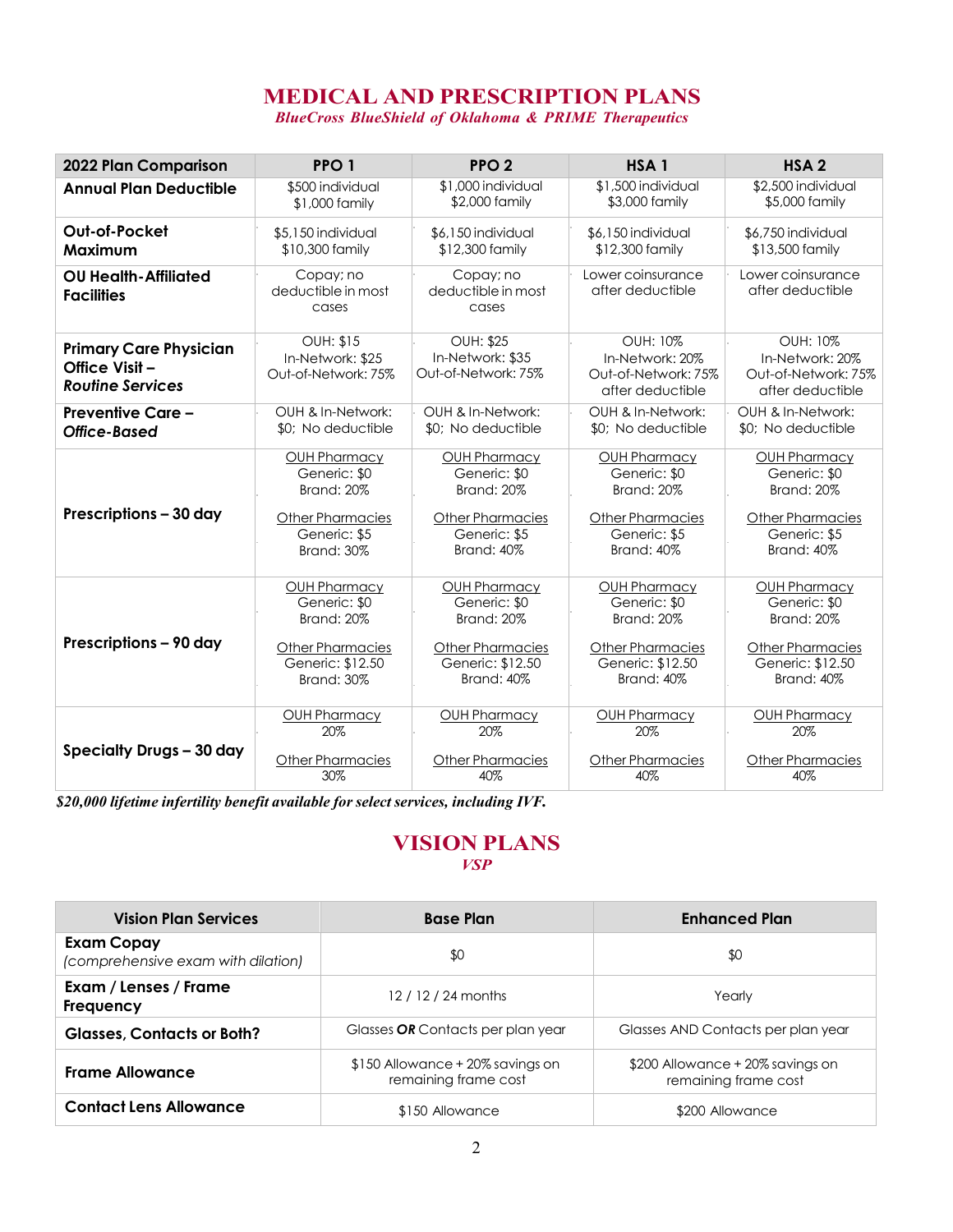# **DENTAL PLANS**

*Delta Dental*

| <b>Dental Plan Options</b>                        | <b>PPO Choice Advantage</b>                | <b>PPO Basic</b>    | <b>PPO Premier</b>  |  |
|---------------------------------------------------|--------------------------------------------|---------------------|---------------------|--|
| <b>Preventive/Diagnostic</b>                      |                                            | 100%                | 100%                |  |
| <b>Basic Restorative</b>                          | Flat dollar amount per<br>service billed*+ | $20\%$ *            | $20\%$ *            |  |
| <b>Major Restorative</b>                          |                                            | $50\%$ *            | 50%*                |  |
| Orthodontic                                       |                                            | $50\%$ *            | 50%*                |  |
| Per Person per Calendar Year<br><b>Deductible</b> | \$50 per person                            | \$75 per person     | \$50 per person     |  |
| Per Calendar Year Annual<br>Maximum               | $$1,500$ per person                        | $$1,200$ per person | $$2,000$ per person |  |
| Lifetime Orthodontic<br>Maximum                   | $$1,500$ per person                        | $$1,500$ per person | $$2,500$ per person |  |

\* Per person, per benefit year deductible applies(not to exceed family maximum).

+ Employees enrolled in PPO Choice Advantage will receive a fee schedule from Delta Dental.

### **RETIREMENT BENEFITS**

*Fidelity Investments*

The OU Health 401(k) Plan combines the contributions from OU Health with your own contributions to help you save for the future. OU Health provides a 100% match for each pay period you contribute (from 3% to 9% of pay) based on your years of vested service. You can begin deferring to the 401(k) upon date of hire, as soon as administratively possible.

#### **Matching Contribution Vesting\***

| <b>Years of Vesting</b><br><b>Service</b> | <b>Years of Vesting</b><br><b>Service</b> | <b>Years of Vesting</b><br><b>Service</b> | <b>Vested Contributions to</b><br>401(K) Plan Account |
|-------------------------------------------|-------------------------------------------|-------------------------------------------|-------------------------------------------------------|
| $0 - 2$                                   | 100% of 3% of pay                         | Less than 1                               | 0%                                                    |
| $3-5$                                     | 100% of 4% of pay                         |                                           | 20%                                                   |
| $6 - 8$                                   | 100% of 6% of pay                         | $\overline{2}$                            | 40%                                                   |
| $9 - 11$                                  | 100% of 7% of pay                         | 3                                         | 60%                                                   |
| $12 - 14$                                 | 100% of 8% of pay                         | 4                                         | 80%                                                   |
| $15+$                                     | 100% of 9% of pay                         | $5+$                                      | 100%                                                  |

\*1 year of vesting service = anniversary date to anniversary date.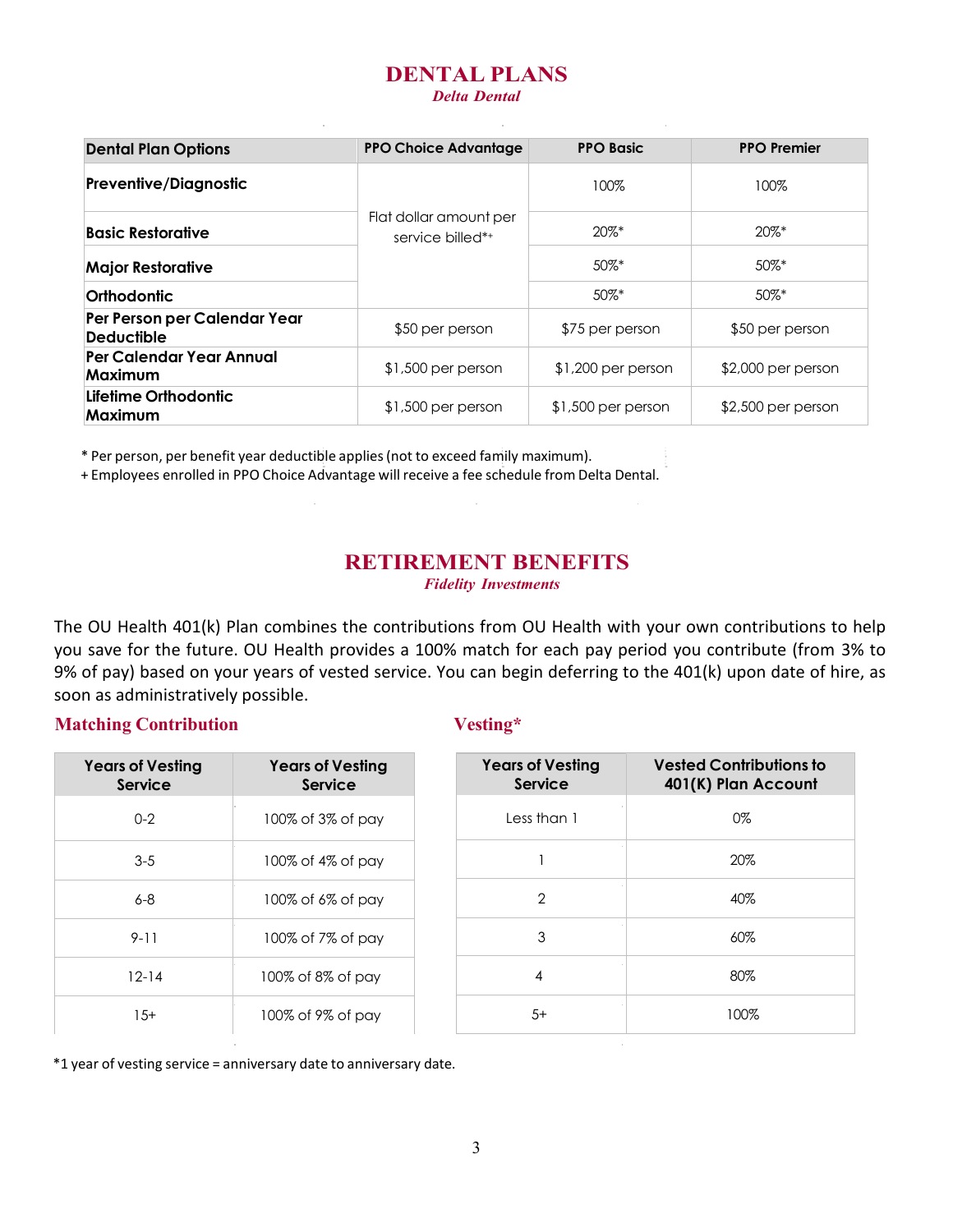## **PAID TIME OFF**

Regular employees begin accruing PTO hours each pay period immediately upon employment. However, the hours may not be used until the pay period during which the first 90 days of employment is completed. PTO is used for holidays, vacations, illness, injuries and short-term disability waiting periods.

Beginning in June 2021, a three-year, phased approach has been applied to the annual PTO accruals for all staff. This will bring OU Health into the 75<sup>th</sup> percentile of the national benchmark of academic medical centers in regards to PTO accruals.

|                                      | STAFF BELOW DIRECTOR LEVEL PTO PLAN                  |                                |                                              |                                |                                                      |                         |
|--------------------------------------|------------------------------------------------------|--------------------------------|----------------------------------------------|--------------------------------|------------------------------------------------------|-------------------------|
|                                      | Year 1<br>(June 27, 2021 - June 25, 2022)            |                                | Year 2<br>(June 26, 2022 - June, 24 2023)    |                                | Year 3<br>(June 25, 2023 - June 30, 2024)            |                         |
| <b>Completed Years</b><br>of Service | <b>Annual Full-</b><br><b>Time Hours</b><br>Accrual* | <b>Maximum</b><br><b>Hours</b> | Annual<br><b>Full-Time Hours</b><br>Accrual* | <b>Maximum</b><br><b>Hours</b> | <b>Annual Full-</b><br><b>Time Hours</b><br>Accrual* | Maximum<br><b>Hours</b> |
| $0$ to $<$ 3 Years                   | 208                                                  | 240                            | 216                                          | 240                            | 216                                                  | 240                     |
| $3$ to $<$ 5 Years                   | 248                                                  | 280                            | 256                                          | 280                            | 256                                                  | 280                     |
| $5$ to $<$ 9 Years                   | 248                                                  | 320                            | 256                                          | 320                            | 256                                                  | 320                     |
| $9$ to $<$ 10 Years                  | 280                                                  | 360                            | 288                                          | 360                            | 296                                                  | 360                     |
| $10$ to $<$ 15 Years                 | 280                                                  | 400                            | 288                                          | 400                            | 296                                                  | 400                     |
| 15+ Years                            | 288                                                  | 400                            | 304                                          | 400                            | 320                                                  | 400                     |

|                                      | <b>DIRECTOR LEVEL &amp; ABOVE PTO PLAN</b>          |                                |                                                     |                                |                                                     |                                |
|--------------------------------------|-----------------------------------------------------|--------------------------------|-----------------------------------------------------|--------------------------------|-----------------------------------------------------|--------------------------------|
|                                      | Year 1<br>(June 27, 2021 - June 25, 2022)           |                                | Year 2<br>(June 26, 2022 – June 24, 2023)           |                                | Year 3<br>(June 25, 2023 - June 30, 2024)           |                                |
| <b>Completed Years</b><br>of Service | Annual<br><b>Full-Time</b><br><b>Hours Accrual*</b> | <b>Maximum</b><br><b>Hours</b> | Annual<br><b>Full-Time</b><br><b>Hours Accrual*</b> | <b>Maximum</b><br><b>Hours</b> | Annual<br><b>Full-Time</b><br><b>Hours Accrual*</b> | <b>Maximum</b><br><b>Hours</b> |
| $0$ to $<$ 3 Years                   | 248                                                 | 320                            | 264                                                 | 320                            | 288                                                 | 320                            |
| $3$ to $<$ 5 Years                   | 280                                                 | 360                            | 288                                                 | 360                            | 304                                                 | 360                            |
| $5$ to $<$ 9 Years                   | 280                                                 | 360                            | 288                                                 | 360                            | 304                                                 | 360                            |
| $9$ to $<$ 10 Years                  | 296                                                 | 400                            | 304                                                 | 400                            | 312                                                 | 400                            |
| $10$ to $< 15$ Years                 | 296                                                 | 400                            | 304                                                 | 400                            | 312                                                 | 400                            |
| 15+ Years                            | 320                                                 | 400                            | 320                                                 | 400                            | 320                                                 | 400                            |

*\*To calculate hourly rate, divide annual accrual by 2,080. 80 hours is the max PTO accrual per bi-weekly pay period.*

 $\sim$ 

 $\sim$